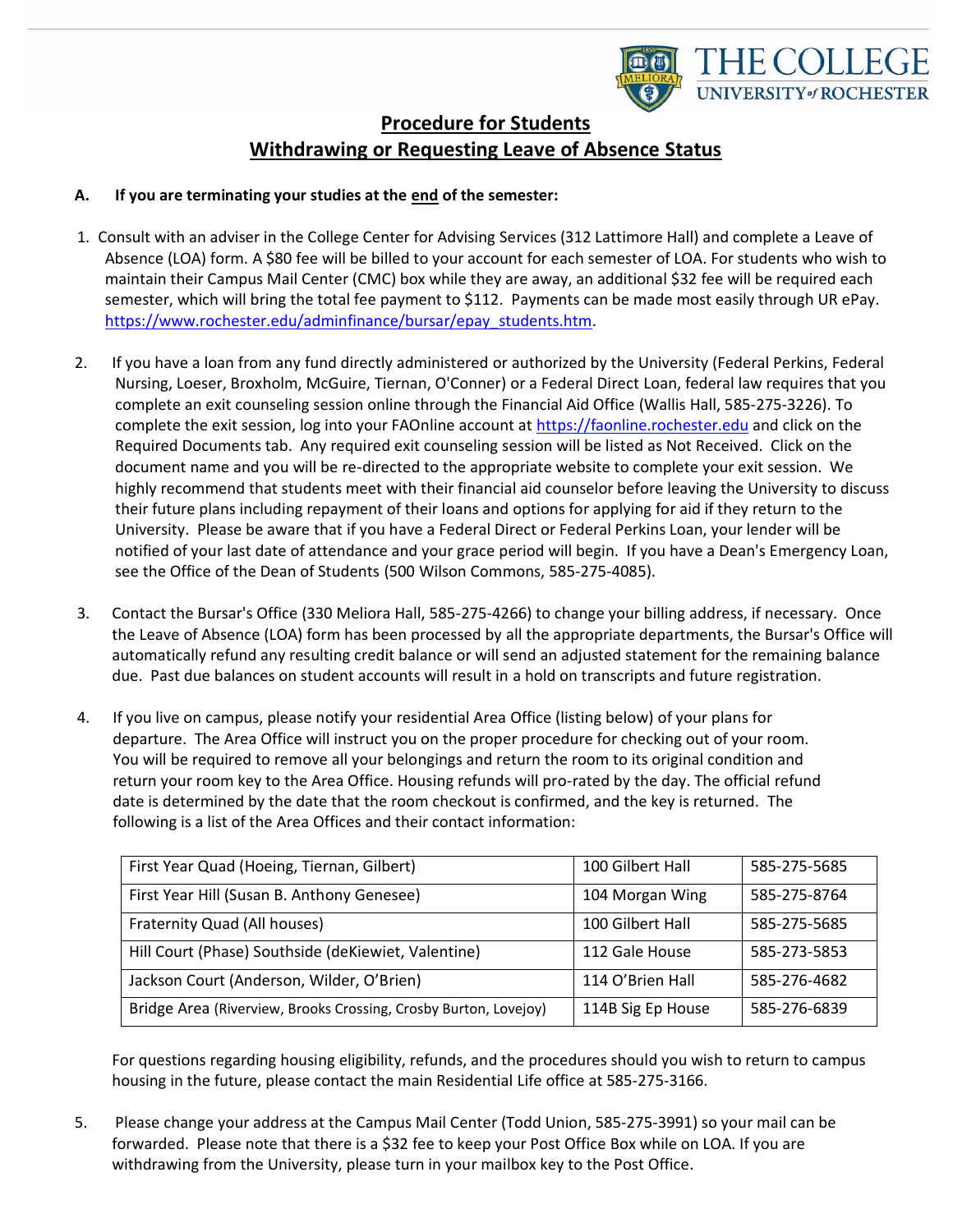6. If you are a financial aid recipient going on LOA, documents for Financial Aid are due by **May 1** for the upcoming academic year. Returning undergraduates who do not submit their financial aid application with all supporting documentation by May 1 can not be guaranteed full consideration for need-based assistance and may have their aid reduced due to limited funding. You are responsible for contacting the Financial Aid Office to request your application materials, which are available at the start of every spring semester.

#### **B. If you are terminating your studies during the semester ALL STEPS NOTED ABOVE SHOULD BE FOLLOWED ALONG WITH:**

- 1. Students are expected to turn in room keys and complete all checkout procedures within 72 hours following the *effective date* of the Leave of Absence (LOA). Student's requiring additional time to vacate need to contact the Office for Residential Life & Housing Services (020 Gates Wing, Susan B. Anthony Hall, 585-275-3166) to request an extension. Room charges will be assessed for each additional day of occupancy beyond the effective date.
- 2. Students who leave school during the semester for medical reasons are expected to seek treatment while they are away. While there is no specific timeline that students must meet prior to returning, it is expected that students allow for sufficient time to address the difficulties that led to their departure. Often, this period of time will be six to nine months, or longer, depending upon the medical issues that were present. Students who leave for medical reasons are expected to consult with UHS/UCC to discuss their request to return. Every case must be evaluated individually. Students must complete a Medical Information Request form in order to allow UHS/UCC to provide CCAS with a recommendation for leave and subsequently a clearance for returning.
- 3. Dining Services (114A Susan B. Anthony Hall, 585-275-8756) will refund any unused UR declining balance through the Bursar's Office. Meal plan costs are also credited through the Bursar and are subject to proration based on the effective date of your status change. URos account balances will remain in your account during the time you on LOA. Upon withdrawing from the University, any unused balance of \$20 or more will be refunded via the Bursar. Your student ID/meal card will be invalidated automatically. If you are withdrawing, please turn in your student ID card to the ID Card Office in Susan B. Anthony Hall.
- 4. If you receive financial aid of any kind, your aid will need to be adjusted. Before applying to withdraw during a semester, it is important to fully understand the financial implications. The Financial Aid Office and the Bursar's Office can advise you in these matters. We strongly recommend that you meet with a financial aid counselor, and with the Bursar's Office. The calculation to determine adjusted aid amounts must follow certain federal guidelines that are detailed below.
- 5. If you are insured on the UR-sponsored health insurance plan, coverage terminates the last day of the final plan month in the term in which you cease full-time status: Fall term, December 31; spring term, July 31. Please contact [insurance@uhs.rochester.edu](mailto:insurance@uhs.rochester.edu) if you have questions about coverage, want to consider eligibility for a time-limited continuation plan, or discuss the implications of LOA on your coverage. Be sure to plan for a transition to another source of health insurance coverage. Refunds of the mandatory health fee need approval from a UHS Official.
- 6. If you are a student employee, you may no longer be paid on the student payroll upon declaring leave of absence or withdrawing from the University. Please discuss this with your supervisor.

See the Leave of Absence section of the Adviser's Handbook for additional information [http://www.rochester.edu/College/CCAS/AdviserHandbook/leave-of-absence.html.](http://www.rochester.edu/College/CCAS/AdviserHandbook/leave-of-absence.html)